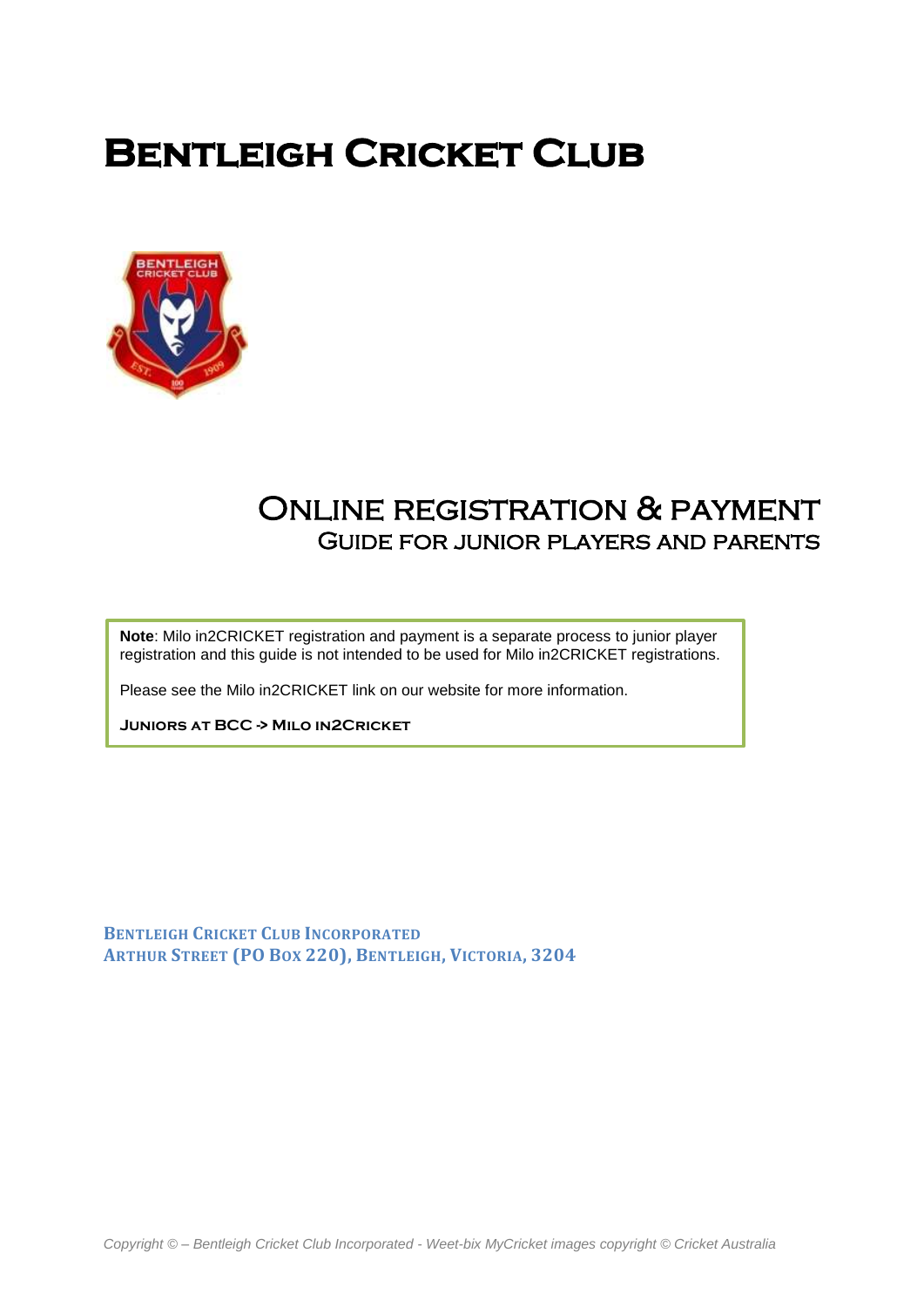# Welcome to online junior registration

In season 2013/14 we introduced online player registration and payments for junior participants. This method has been introduced in response to requests from junior families for an easier way to both reregister and pay season membership fees. Further, it provides members with the flexibility and ease of instantly updating their membership details online.

This guide takes you through the steps required to successfully register and pay your membership fees online. Note that online registration and payment does not replace our junior information day, although it certainly removes much of the paperwork! The junior information day is still a great opportunity to mix with friends, quiz the coaches, have a hit in the nets and enjoy a barbeque.

We encourage you to read this guide in its entirety first, and keep it handy while you register.

#### **Important information icon**:



Wherever you see this exclamation icon you should carefully read any instructions. This will ensure a simplified and trouble-free registration process.

If you have any feedback on this guide then please let us know. We both value, and take your feedback seriously.

Cheers,

Michael Foot Junior Secretary mfoot@tullyriver.com.au Stephen McGinness Junior Coordinator juniors@bentleighcc.com.au Matthew Thorp Secretary Secretary Secretary@bentleighcc.com.au

July 2014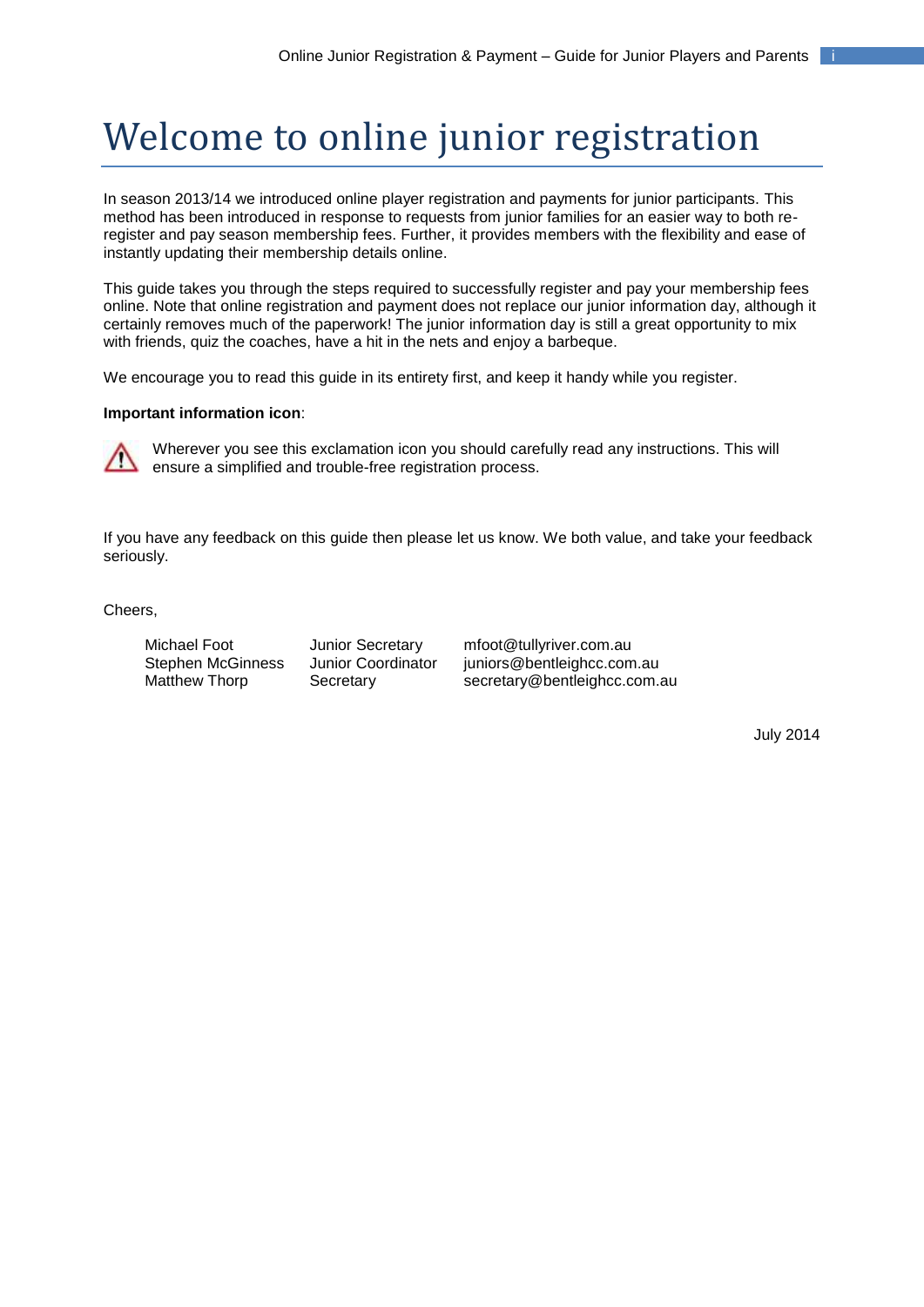# **Step 1: Visit Bentleigh Cricket Club website**

Using your browser, navigate to the Bentleigh Cricket Club website at [www.bentleighcc.com.au](http://www.bentleighcc.com.au/)

To access the *Online Registration* area:

#### Go to: **Juniors at BCC** -> **Junior Membership** -> **Online Registration (See Figure 1)**



Figure 1 – Bentleigh Cricket Club website – Accessing Online Registration



Make sure that your browser is configured to accept cookies otherwise the registration/payment process will fail. See [this link](https://mycricketadmin.cricket.com.au/common/pages/admin/help/login.aspx) if you need further information, or copy and paste the following link: **<https://mycricketadmin.cricket.com.au/common/pages/admin/help/login.aspx>**

The *[Frequently Asked Questions](http://www.bentleighcc.com.au/page/frequently_asked_questions.html)* page contains FAQ's specific to online registration. *Please read them before commencing registration/payment*.

When you are ready use the link provided to the MyCricket registration site.



**Click on this image (or use the text link provided)**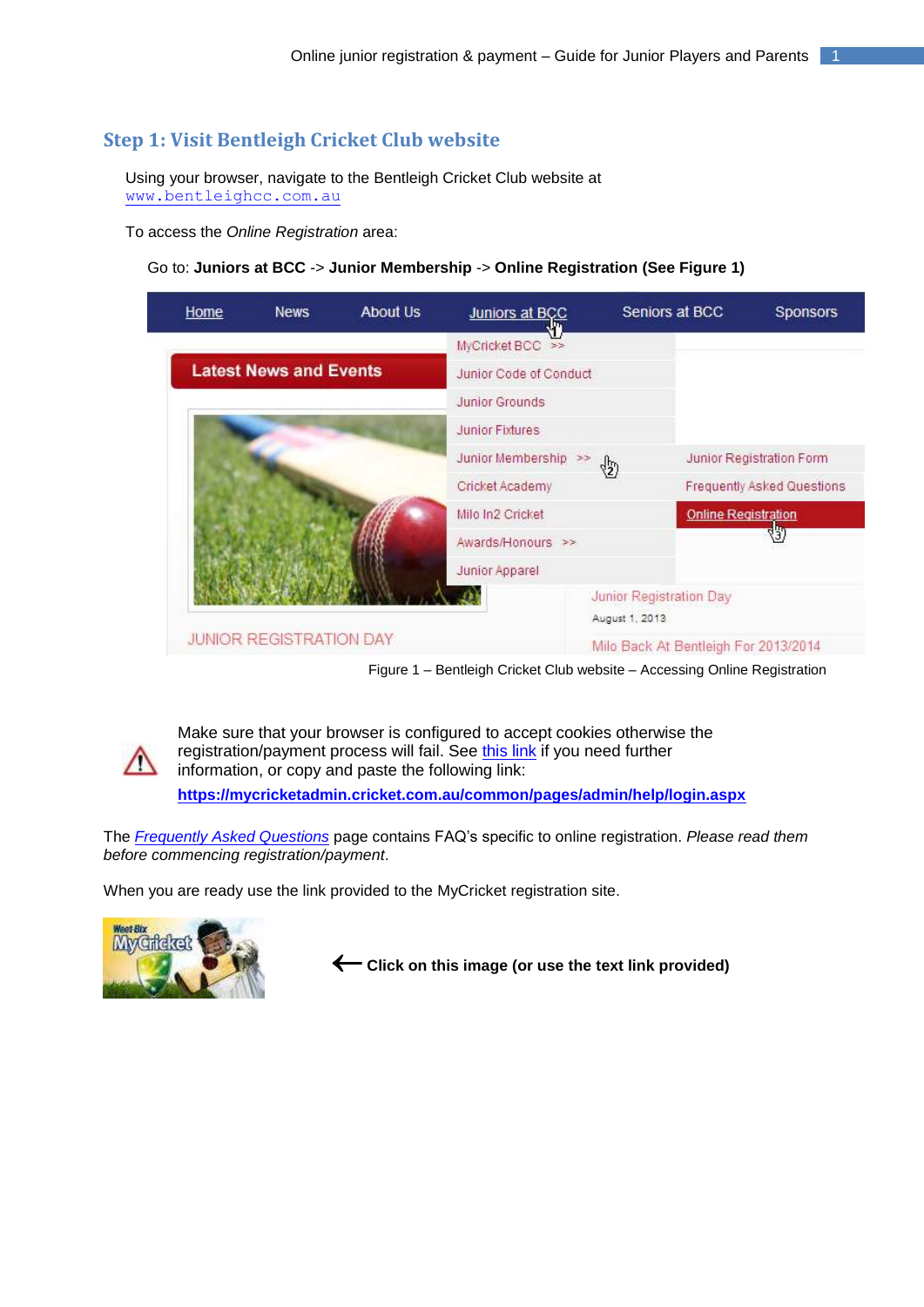| Register online for: Bentleigh Not your club? Return to Club Finder                                    |                                                                                                           |  |
|--------------------------------------------------------------------------------------------------------|-----------------------------------------------------------------------------------------------------------|--|
| To begin the online registration process for this club select which type of participant you are below: |                                                                                                           |  |
| <b>Existing Participants</b>                                                                           | <b>New Participants</b>                                                                                   |  |
| Please login with your Participant ID and password.<br><b>Participant ID:</b>                          | New to Weet-Bix MyCricket? You can register for this<br>club and create a login account at the same time. |  |
| Password:<br>Log In                                                                                    | Get Started                                                                                               |  |
| Forgotten your login details?                                                                          | Check if I have a Participant Login account                                                               |  |
|                                                                                                        |                                                                                                           |  |

Figure 2 - Initial registration login page



#### *The login page (above) contains two options for registration. Please read the instructions below carefully BEFORE continuing.*

#### **a) Have you participated in Milo in2CRICKET or played junior cricket for ANY club EVER in Australia?**

If no, click the *Get Started* button in the *New Participants* option above and continue from **Step 2 on page 3**. If yes, continue reading:

#### **b) Do you have a Weetbix MyCricket login account and do you know your login details?**

If you have a MyCricket login account *and* know your login details then enter these via the *Existing Participants* login option, click the **Log in** button, and continue from **Step 2 on page 3**. Or,

**c) I don't have a MyCricket login account** or; **I'm not sure whether I have a MyCricket account** or; **I have a MyCricket account but don't know my login details.**

Send an email to the Junior Secretary (see email in introduction) with your name and current email address. We will check your details and either create a MyCricket login account or update your MyCricket record so you can gain access to it. If you also receive an email from Weet-bix MyCricket requesting that you change your login password, ensure you carry out this step *before continuing*.

When you have your login details enter these via the *Existing Participants* login option, click the **Log in** button and continue from **Step 2 on page 3**.



*.*

*Although you can use the Forgotten your login details or Check if I have a Participant Login account options on the login page, both these options require you to enter either your player ID or email. A password reset email message will be sent to the email address Cricket Australia have on file and this email address could be incorrect (therefore you will never get the email!).*

*It is far simpler to contact the Junior Secretary first.*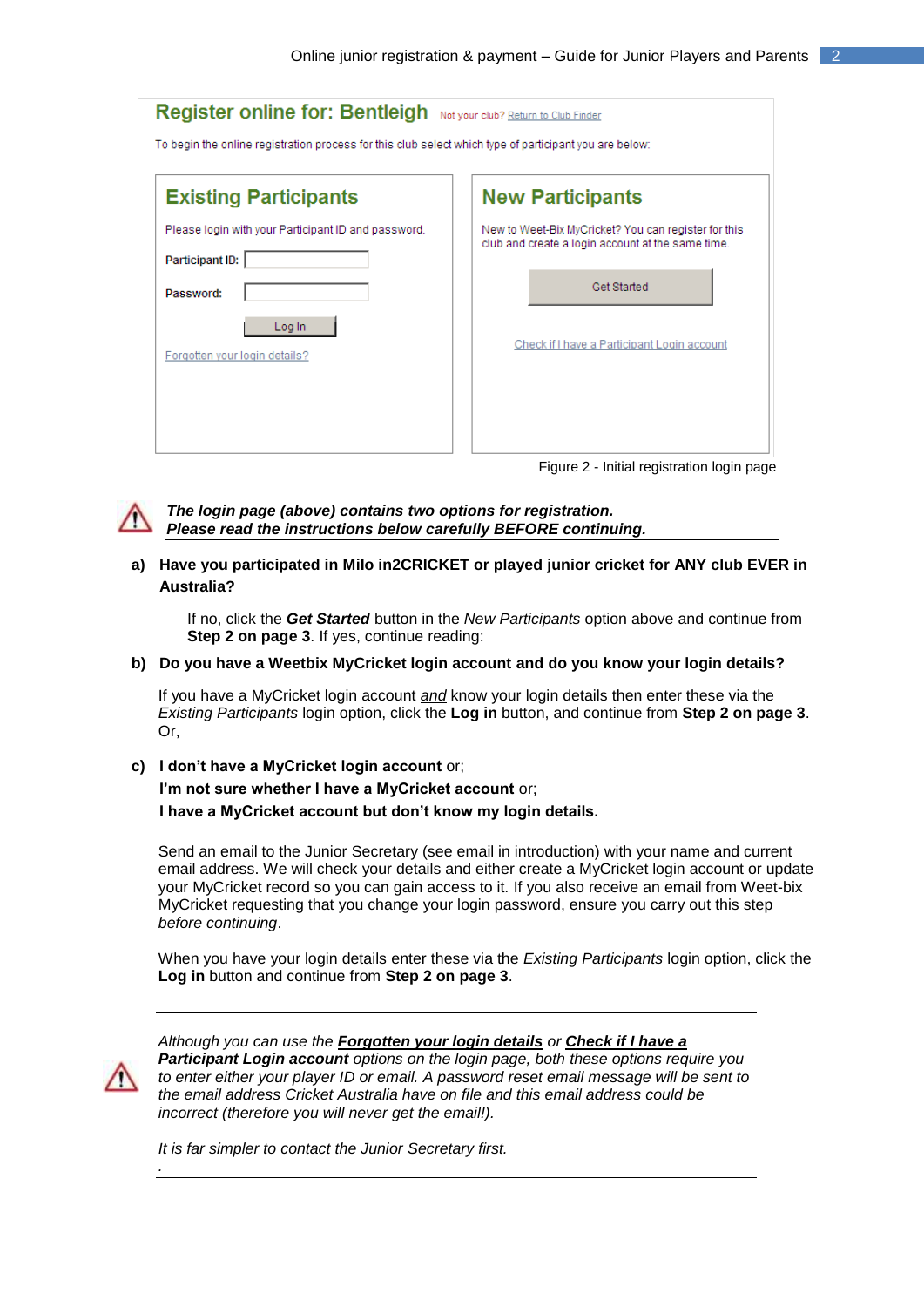## **Step 2: Selection of Registration Type**

**Registration Type** 

You are presented with the *Registration Type* tab (see Figure 3)

If you are registering only an individual junior family member then select the first option (**Junior Registration**).

If this is a subsequent (after the first) junior family member you should select the **Junior Registration – Additional Family Member** option (a saving of \$10).

You should complete a separate registration for each family member.

|       | <b>Registration Type</b> | <b>Personal Details</b>                                                                                                                                                                                                                                         | <b>Review</b> | <b>Payment</b>   | <b>Confirmation</b> |  |
|-------|--------------------------|-----------------------------------------------------------------------------------------------------------------------------------------------------------------------------------------------------------------------------------------------------------------|---------------|------------------|---------------------|--|
|       |                          | <b>Junior Registration Form</b>                                                                                                                                                                                                                                 |               |                  |                     |  |
|       |                          | Register and/or pay here for Under 12 modified, U12, U14, U16, U17 and U18 Bentleigh junior teams.                                                                                                                                                              |               |                  |                     |  |
| Note: |                          | • Complete a separate registration/payment for each player.<br>. Subsequent family members (after the first) should use the 'Additional Family Member' option below.<br>. Use the NEXT and PREVIOUS buttons below to navigate. Do not use your browser buttons. |               |                  |                     |  |
|       |                          | Junior Registration                                                                                                                                                                                                                                             |               |                  |                     |  |
| G.    | Junior Registration      | Registration valid from: Jul 1, 2013 to Jun 30, 2014                                                                                                                                                                                                            |               | \$100.00         |                     |  |
|       |                          | Registrations close: Jun 30, 2014                                                                                                                                                                                                                               |               |                  |                     |  |
|       | <b>Family Member</b>     | Junior Registration - Additional                                                                                                                                                                                                                                |               |                  |                     |  |
| О     |                          | Junior Registration - Additional Family Member<br>Registration valid from: Jul 1, 2013 to Jun 30, 2014<br>Additional Family Member (\$10.00 off)                                                                                                                |               | \$100.00 \$90.00 |                     |  |
|       |                          | Registrations close: Jun 30, 2014                                                                                                                                                                                                                               |               |                  |                     |  |
|       |                          |                                                                                                                                                                                                                                                                 |               |                  |                     |  |
|       |                          |                                                                                                                                                                                                                                                                 |               |                  |                     |  |
|       |                          | Next                                                                                                                                                                                                                                                            |               |                  |                     |  |
|       |                          | For any queries please contact Bentleigh Michael Foot                                                                                                                                                                                                           |               |                  |                     |  |
|       |                          |                                                                                                                                                                                                                                                                 |               |                  |                     |  |

Figure 3 – Registration Type tab

After selecting a *Registration Type* option select the **Next >** button to continue.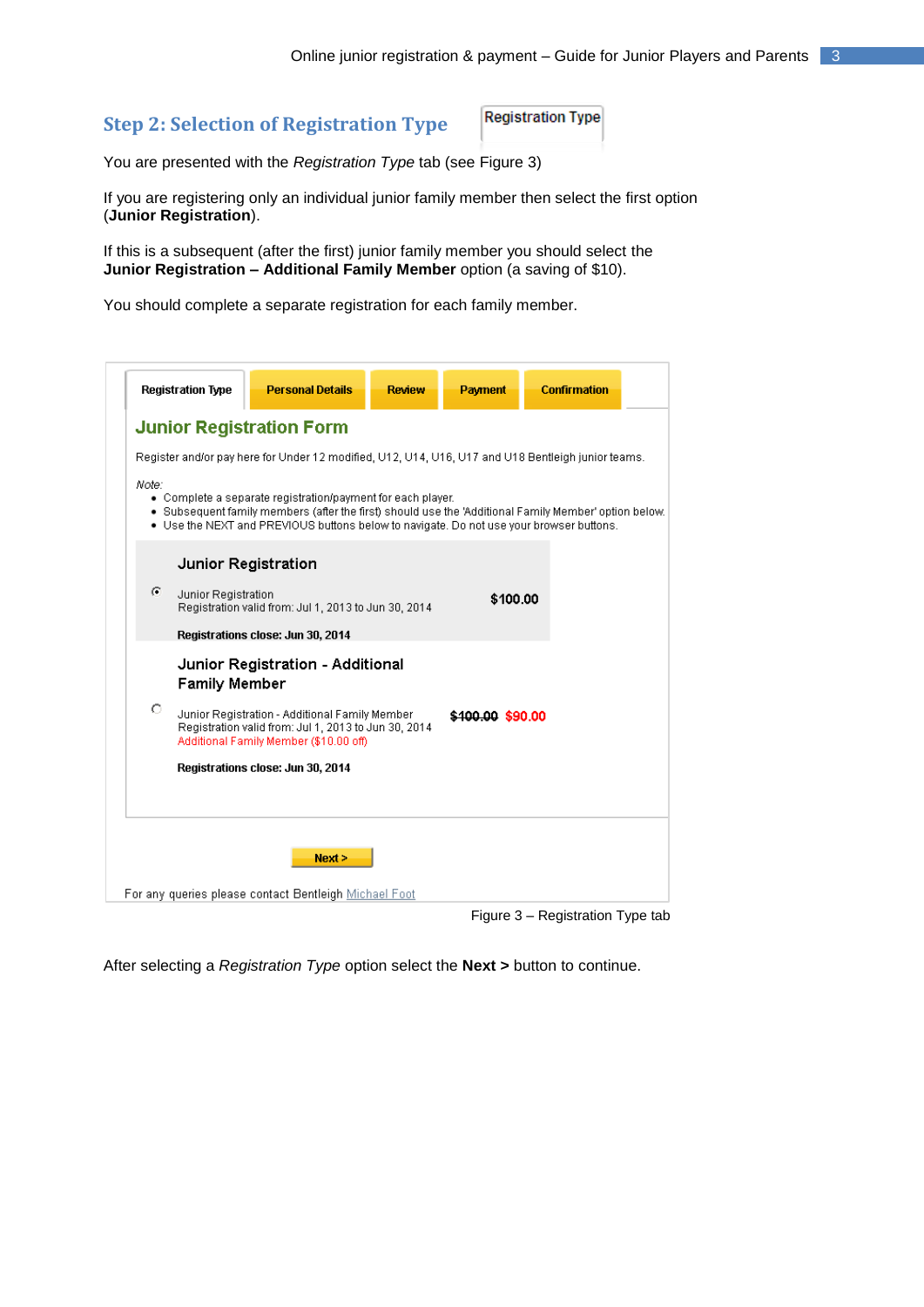#### **Step 3: Entry of Participant details**

**Personal Details** 

You are presented with the *Personal Details* tab.

#### If you commenced the registration process via the **Existing Participant** login many personal details will

already be completed for you. A red asterisk  $\binom{x}{k}$  next to field names denote that these fields are mandatory and must be completed before you can continue.

Although most of the details on this tab are self-explanatory, the following fields require further explanation so they are completed correctly:

#### **Participant Contact Details** group

| Mobile Phone:                                   | If the junior player does not have a mobile number then a<br>parent/guardian number should be provided. This mobile<br>number can be the same as the Fathers or Mothers Mobile<br><i>Phone</i> in the Parent/Guardian Details group.                                               |  |  |
|-------------------------------------------------|------------------------------------------------------------------------------------------------------------------------------------------------------------------------------------------------------------------------------------------------------------------------------------|--|--|
| Email Address:                                  | The email used here should be readily accessible as it is the<br>contact email used by the club and Cricket Australia to send<br>communications regarding player registration. This email can be<br>the same as the Primary Contact Email in the Parent/Guardian<br>Details group. |  |  |
| School:                                         | Select from the list of schools provided. If your school does not<br>appear in the list please select Other and provide the school<br>name.                                                                                                                                        |  |  |
| <b>Particinant Background Information group</b> |                                                                                                                                                                                                                                                                                    |  |  |

#### **Participant Background Information** group

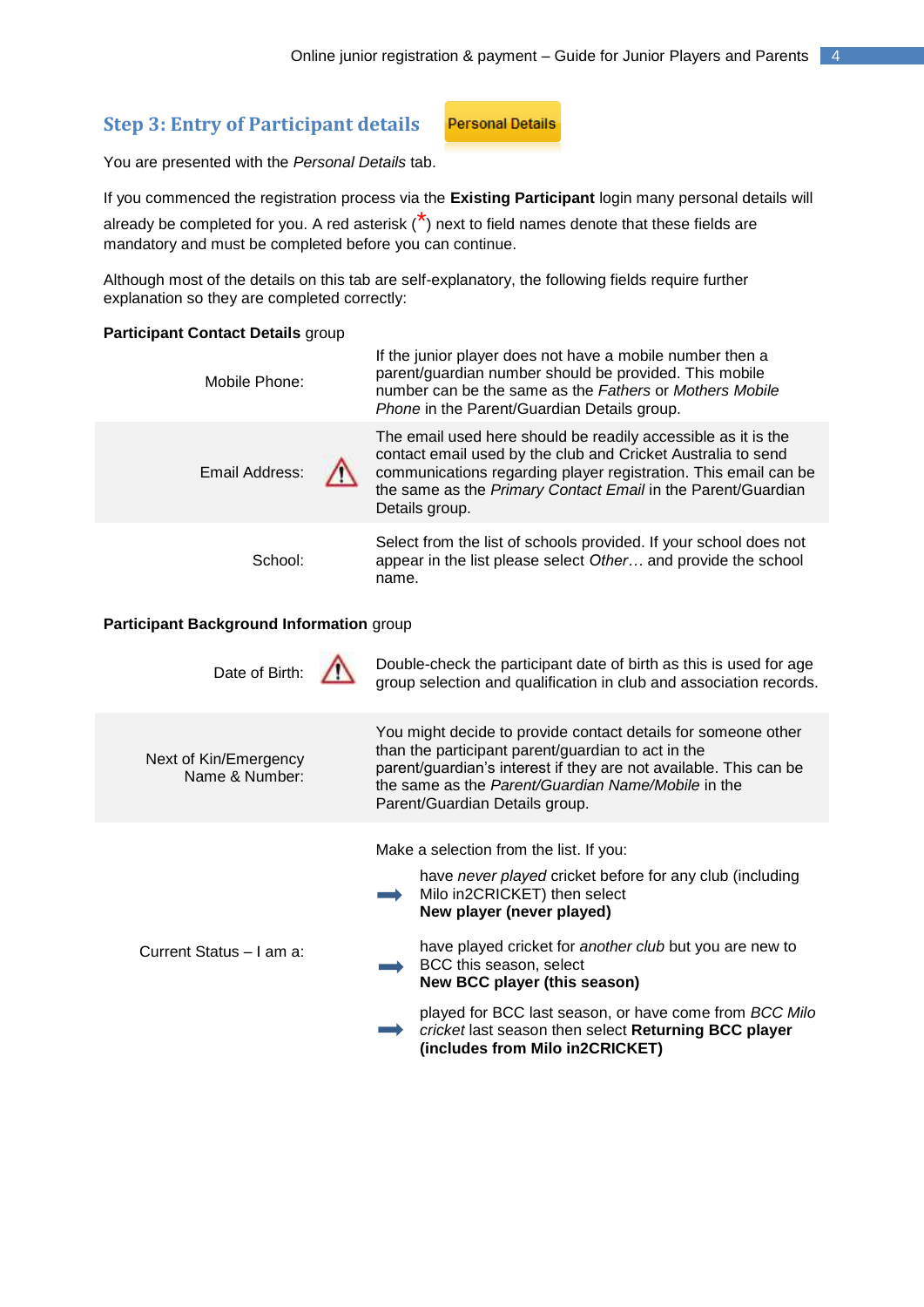#### **Parent/Guardian Contact Details** group

Home: Work: Email:

Double-check these details as they are used by the club as the primary contact details for the participants' parent/guardian.

#### **Preferences** group

Primary **Contact** 

| Preferred game day     | Select your preferred day for playing a game. If you have no<br>particular preference, select the 'No preference' option. |
|------------------------|---------------------------------------------------------------------------------------------------------------------------|
| Preferred training day | Select your preferred day for team training. If you have no<br>particular preference, select the 'No preference' option.  |

After completing these details select the **Next >** button to continue.

## **Step 4: Review of Participant details**

**Review** 

You are presented with the *Review* tab.

If you find any errors you can edit the information entered by selecting the *Edit Information* link above the *Participant Contact Details* group

Review the details you have entered and agree to the Cricket Australia disclaimer.

Select the **Next >** button to continue.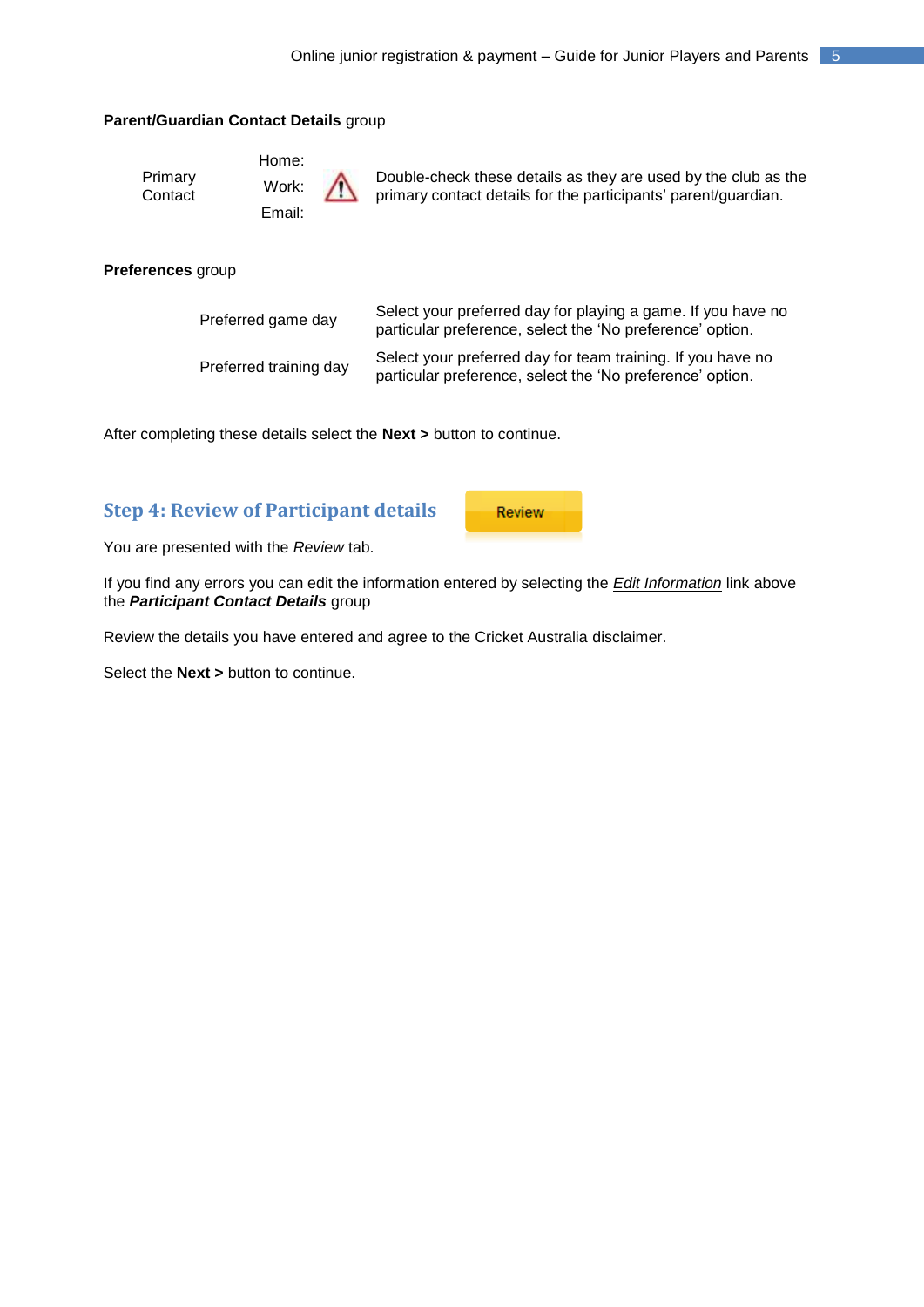| <b>Step 5: Payment Method Choices</b><br>Payment   |                                                                                                                                                                                                                                                                                                                                                                                                                                                        |  |  |  |
|----------------------------------------------------|--------------------------------------------------------------------------------------------------------------------------------------------------------------------------------------------------------------------------------------------------------------------------------------------------------------------------------------------------------------------------------------------------------------------------------------------------------|--|--|--|
| You are presented with the Payment tab (figure 4). |                                                                                                                                                                                                                                                                                                                                                                                                                                                        |  |  |  |
| Junior Registration                                | REGISTRATION TYPE/PRODUCTS<br>\$100.00<br>\$100.00<br>Total<br><b>Payment Methods</b>                                                                                                                                                                                                                                                                                                                                                                  |  |  |  |
|                                                    |                                                                                                                                                                                                                                                                                                                                                                                                                                                        |  |  |  |
| O                                                  | <b>OFFLINE PAYMENT</b><br>Cash, Cheque or Bank Transfer - Print offline payment form.<br>• Cash: Deliver in person.<br>• Cheque: Send to: Junior Registrar, Bentleigh Cricket Club, PO Box 220, Bentleigh, VIC, 3204<br>(Cheques should be crossed and made out to 'Bentleigh Cricket Club').<br>. Bank Transfer: You will be sent an email from MyCricket Support. Use your Participant ID as<br>the payment reference. BSB: 033 034 Account: 453 922 |  |  |  |
| G                                                  | ONLINE CREDIT CARD PAYMENT<br>Please enter your credit card details:<br><b>VISA</b><br><b>MasterCard</b><br>Name on Card:<br>Select<br>Card Type:<br>▼<br>Card Number:<br>what's this?<br>Card Verification Number:<br>Select $\blacktriangledown$<br>Select<br>Expires:<br>Amount to pay:<br>\$100.00 (AUD)                                                                                                                                           |  |  |  |
|                                                    |                                                                                                                                                                                                                                                                                                                                                                                                                                                        |  |  |  |
|                                                    | < Previous<br><b>Submit and make Payment</b>                                                                                                                                                                                                                                                                                                                                                                                                           |  |  |  |

This tab presents two payment options:

Figure 4 – Payment tab

**Credit card:** Select the *Online Credit Card Payment* option and enter your card details.

Click the **Submit and make Payment** button to process your payment.

**Offline:** If you do not want to pay online via a credit card then select the **Offline Payment** option. See details next page.